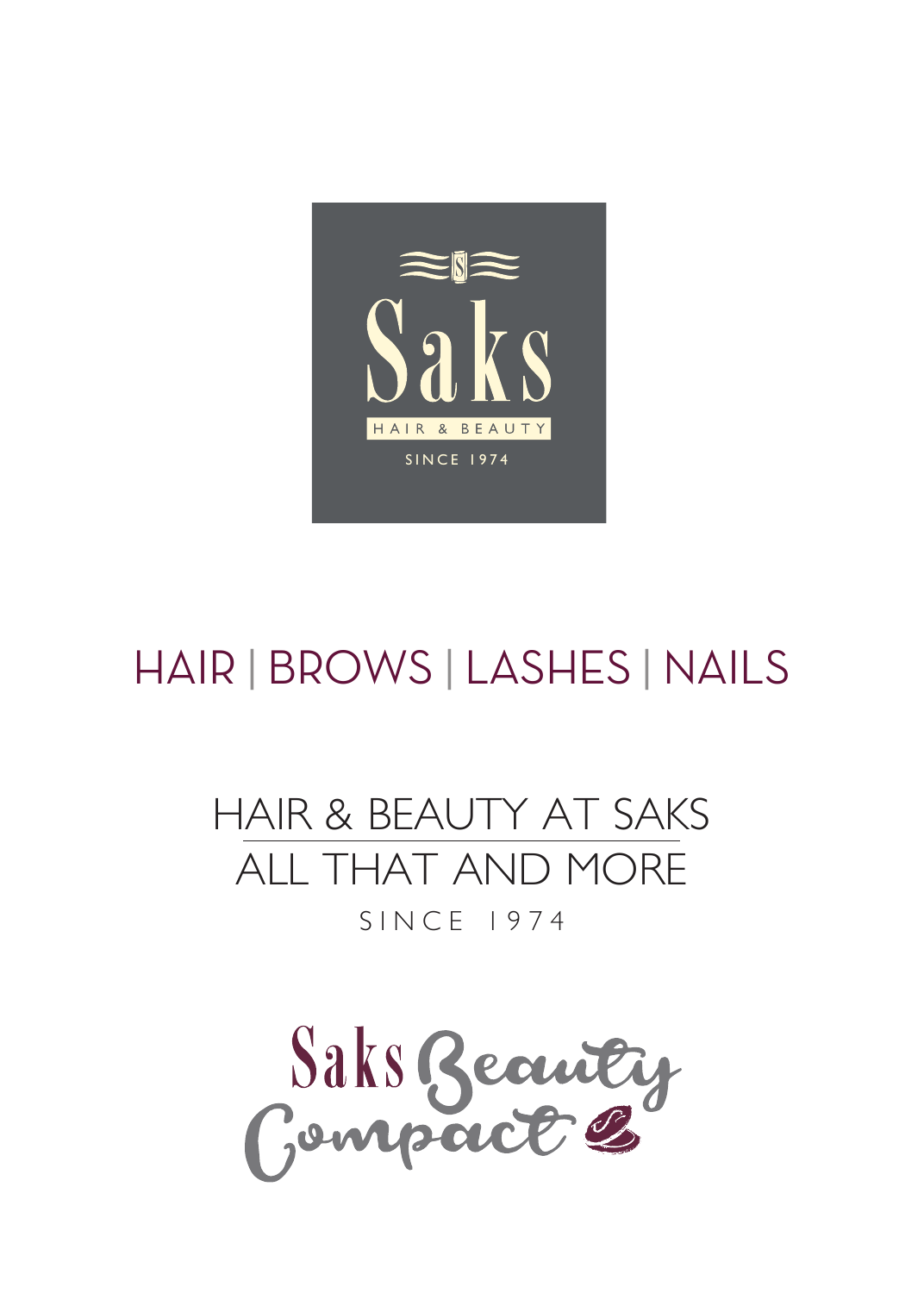| <b>ALL-THINGS HAIR</b>                                                                                           | ienior | <sup>h</sup> rincipal    | <b>Director</b> |
|------------------------------------------------------------------------------------------------------------------|--------|--------------------------|-----------------|
| Our expertly trained hair team knows all there is to know about<br>hair and we look forward to welcoming you in. |        |                          |                 |
| <b>CUT &amp; BLOW DRY</b><br>We cut the classics and all the latest looks.<br>Women<br>Men                       |        | f42 f49 f55<br>f 26 f 34 | £37             |
| <b>RESTYLE</b><br>Thinking complete makeover?<br>Women<br>Men                                                    |        | £42 £49 £55<br>£26 £34   | £37             |
| <b>BLOWDRY</b><br>Book in for special before big nights out.                                                     |        | $£27$ $£31$              | £33             |
| <b>HAIR-UP</b><br>From up-do to backcomb to plaits and more!                                                     |        | On consultation          |                 |
| <b>EXTENSIONS</b><br>Instant texture, volume, style and length.                                                  |        | On consultation          |                 |
| <b>HAIR TREATMENTS</b><br>To nourish, smooth, tame or tingle.                                                    |        |                          | From $f8$       |
| <b>OCCASIONS</b><br>Bridal and special occasion hair for you and yours.                                          |        | On consultation          |                 |
| KIDS TO COMING-OF-AGE<br>First trim to prom hair.                                                                |        | On consultation          |                 |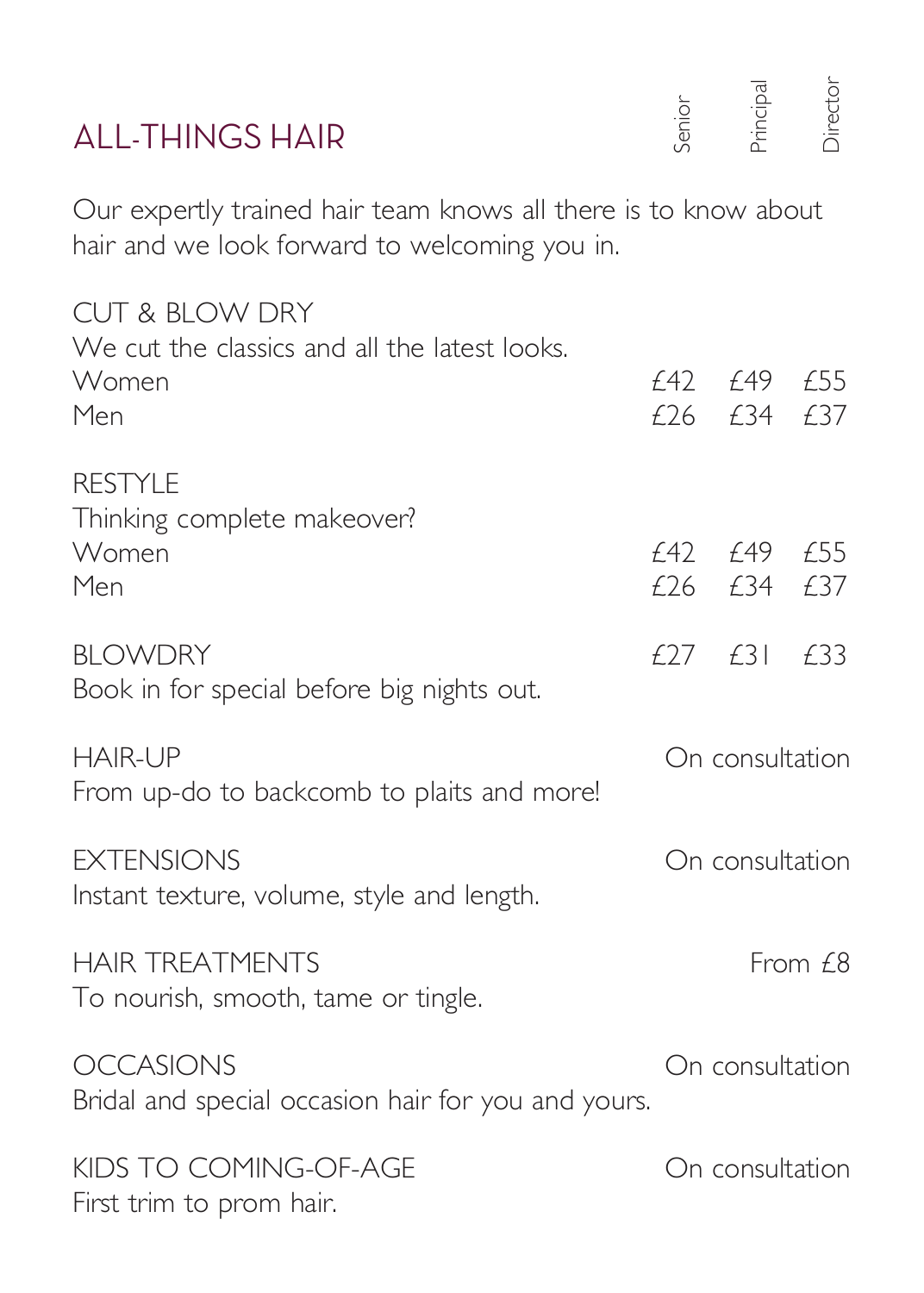| Full Head Highlights                                                           | From $f75$      | £86        |
|--------------------------------------------------------------------------------|-----------------|------------|
| Half Head Highlights                                                           | From $f59$      | f70        |
| T-Section Highlights                                                           | From $f$ 49     | £60        |
| <b>Full Head Colour</b>                                                        | From $f$ 54     | f 54       |
| Regrowth Colour                                                                | From £44        | f 44       |
| Semi-permanent Colour                                                          | From £44        | f 44       |
| SAKS SIGNATURE COLOUR<br>Techniques just for you.                              | On consultation |            |
| COLOUR CHANGE<br>Corrections to new looks.                                     | On consultation |            |
| SMARTBOND AT SAKS<br>Strength-booster added to your colour service to protect. |                 | From $f10$ |

Think balayage, root smudge, highlight, lowlight, gorgeous grey, pastel and more! With low commitment semi-permanent tone-ontone colours for shine and depth: long-lasting permanent colours for softness and radiance and kinder to hair ammonia-free colours.

| A blowdry isn't included with colour – book one for a wow-factor finish. |
|--------------------------------------------------------------------------|
| Colour prices vary depending on type of colour / application technique.  |
| Skin sensitivity test required 48 hours before a colour.                 |

## COLOUR

Senior Principal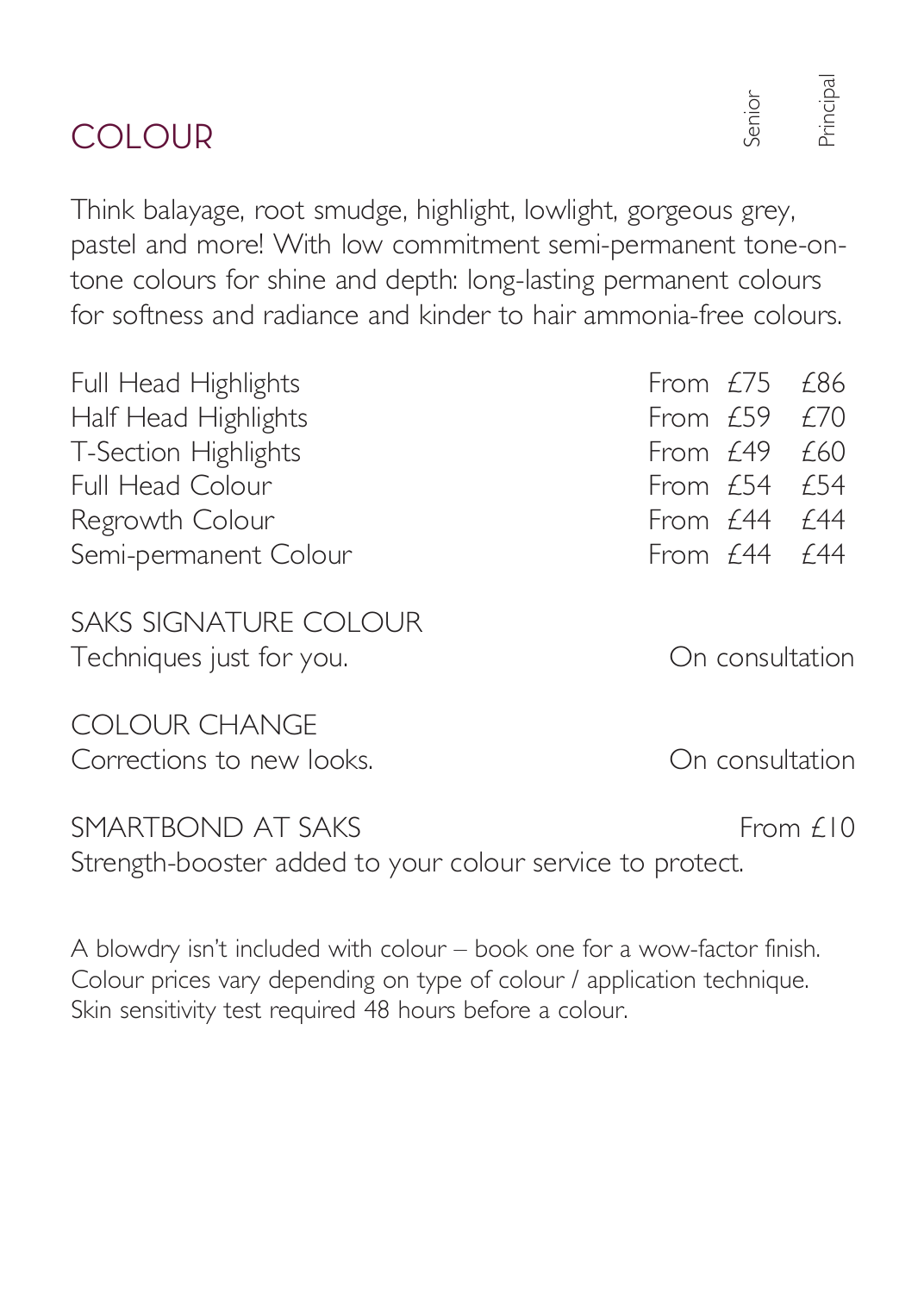## BROWS, LASHES, NAILS. OH MY!

Love time-out in the hands of your fave Saks stylist? Timeprecious and zillions of things you could be doing? We hear you. That's why we're here to make your coveted hair appointments twice as nice.

Hit the hot seat for a cheeky appointment in our Saks Beauty Compact. Get your glam on!

## **OCCASIONS**

#### **BRIDAL**

Hair and glam! Involve us as much as you want for your special day. Bridesmaids, mums and mates too.

HENS, BABY SHOWERS, RACES…

Whatever you fancy, we'll add glam to play dates for you and yours.

#### COMING OF AGE TREATS

Show your girls what makes Saks special. From parties to prom; age appropriate sparkle and fun.

Saks Beauty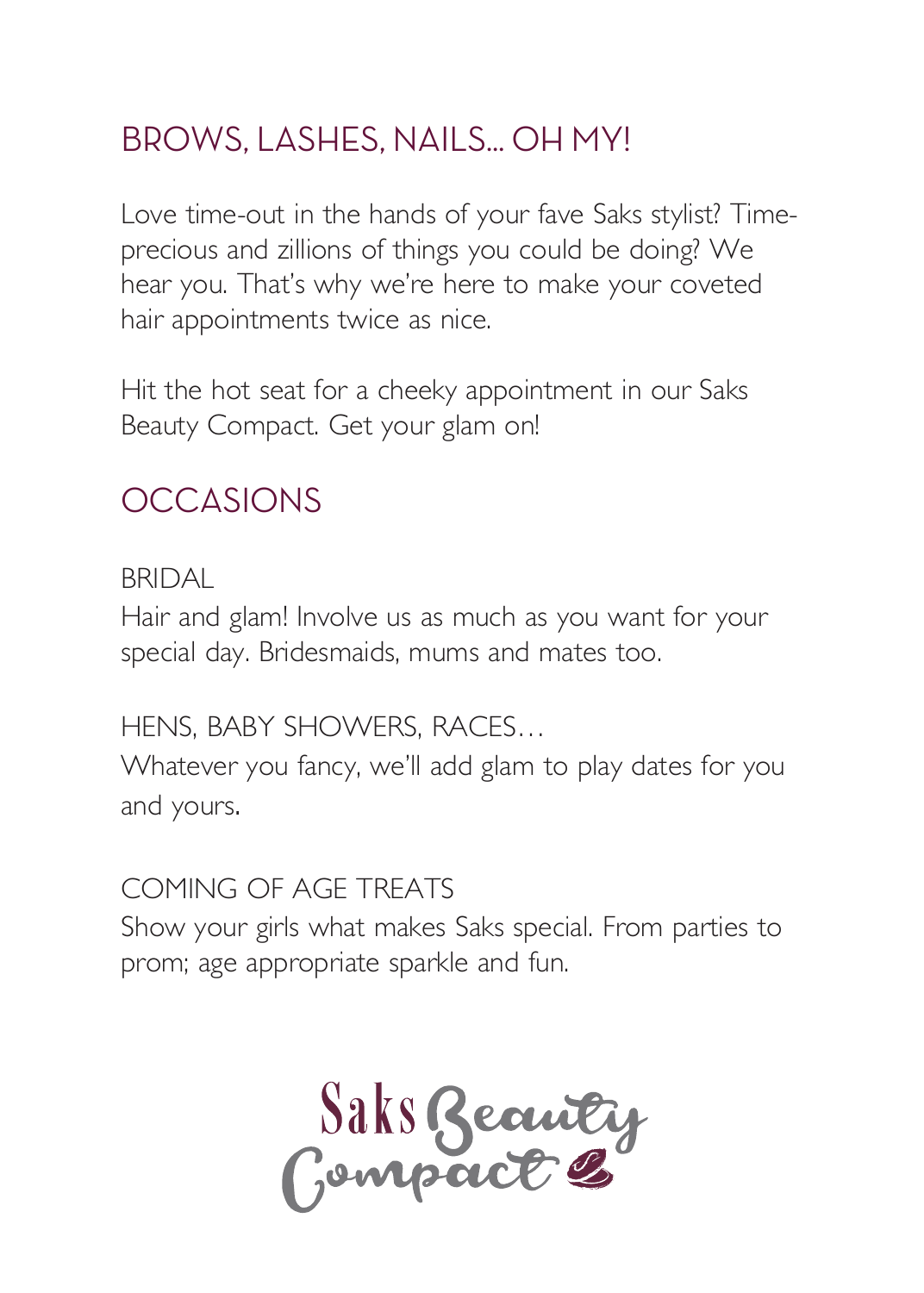## **BROWS**

Obsessed wth arches? So are we! We wax, tweeze, thread, tint and fill. Brows on point every time.

With HD BROWS. The UK's number 1 salon brow treatment. Your HD Brow Technician at Saks knows all there is to know about achieving the perfect arch.

#### $HD$  BROWS  $f30$

A high definition look for every day and for drama queens too. Also perfect for over-plucked brows.

| <b>BROW SHAPE</b> | f(0) |
|-------------------|------|
| <b>BROW TINT</b>  | £5   |

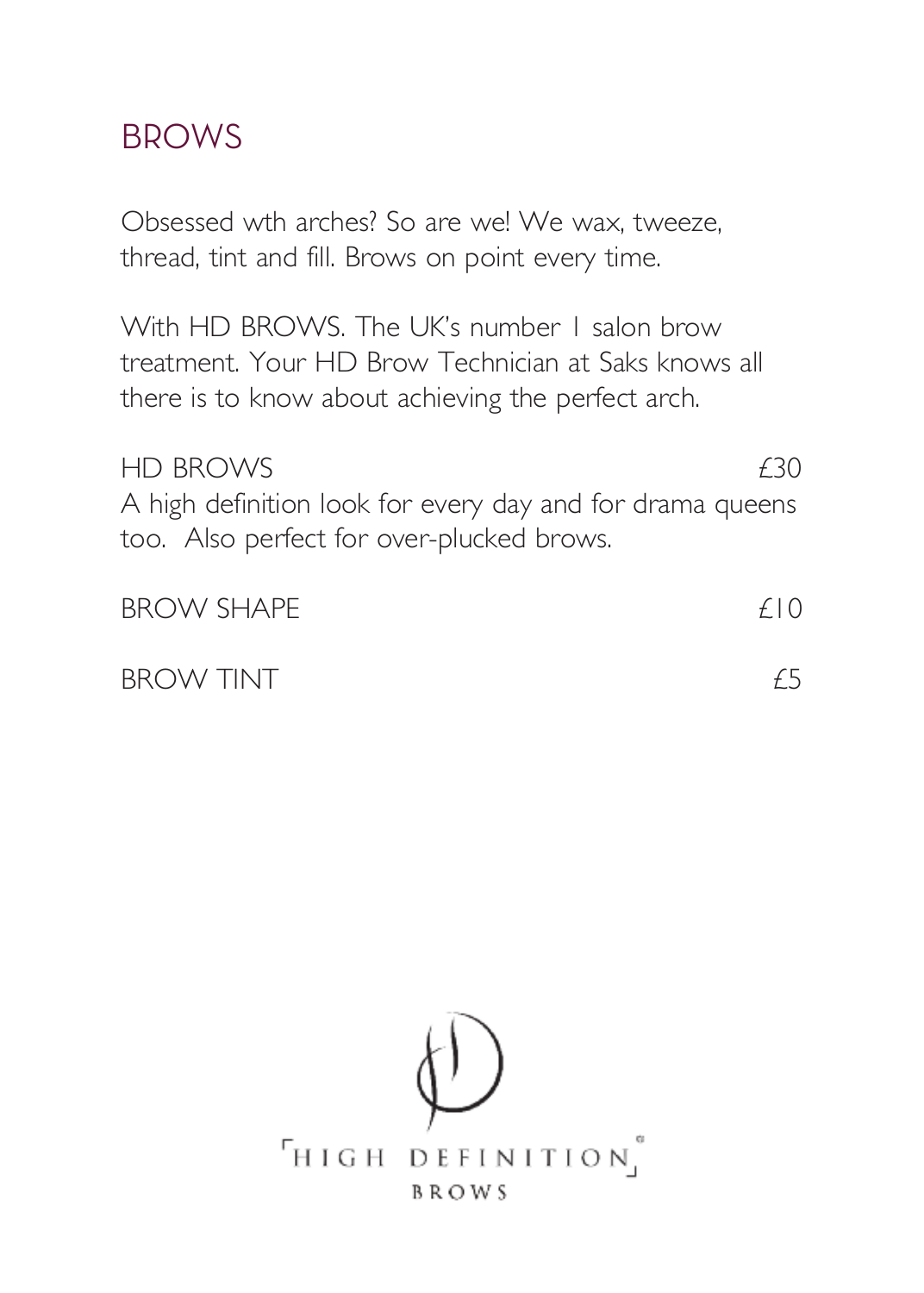## LASHES

We curl, lengthen and lift... adding as much flutter-factor as you fancy.

With NOUVEAU LASHES. Award-winning eyelash extenions brand and pioneers of the natural LVL lash lift. Join our #lashgang!

LASH ENHANCE (LVL)  $£45$ Natural length, volume, lift and mascara-like va-va-voom.

LASH EXPRESS From £30 Whether you choose cluster or Individuals - these are the best party lashes in town.

 $\overline{1}$  ASH TINT  $\overline{10}$ 

Sensitivity test required 24 hours before brow and lash treatments. Professional removal of lashes recommended.

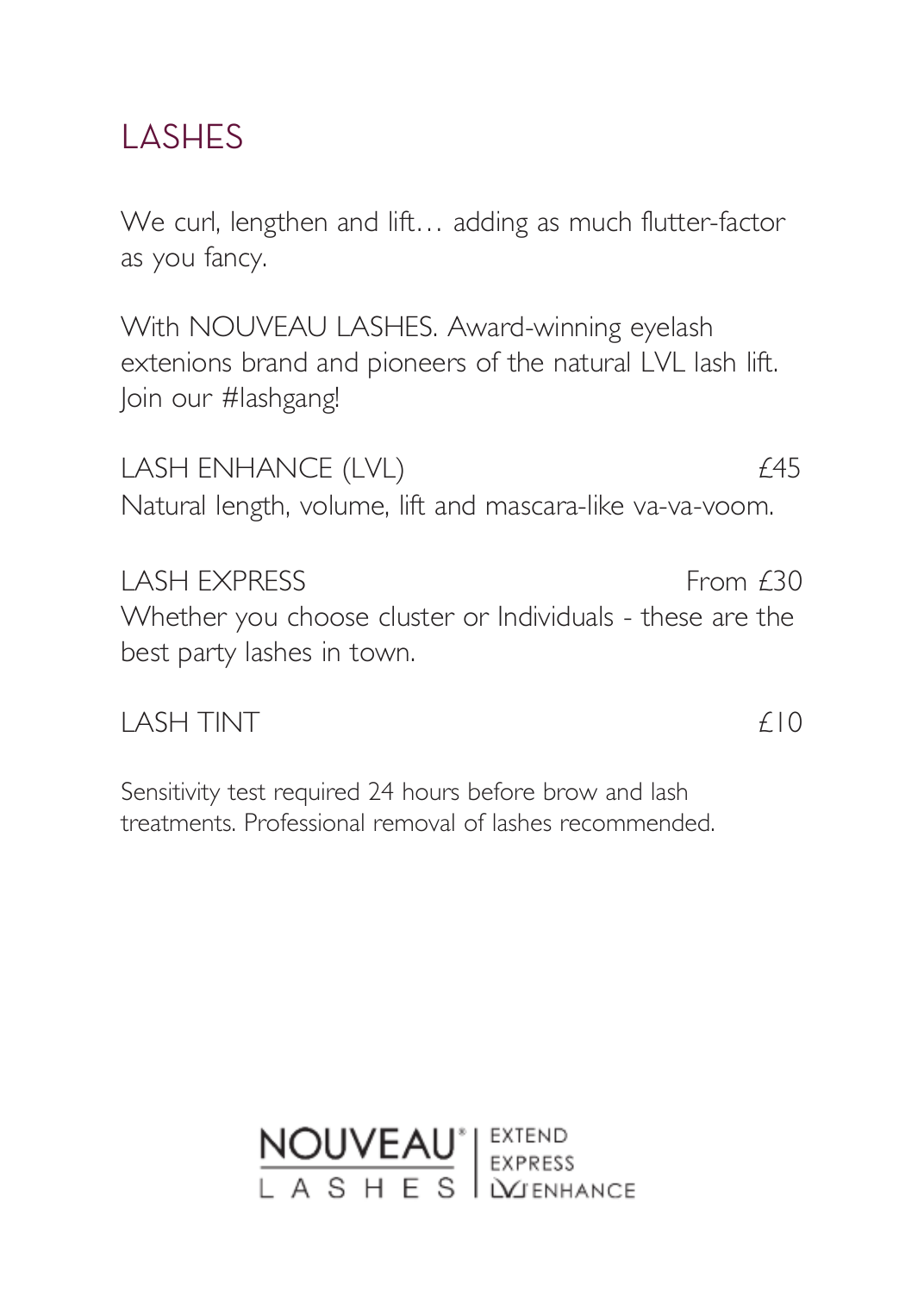### NAILS

We file, buff, polish and gloss. WOW… happy hands and tootsies!

Straight out of Los Angeles, JESSICA is the preferred nail choice of movie stars, models, VIPs and Saks. Join the glitterati with the latest seasonal colours.

| File and Polish                    | f15              |
|------------------------------------|------------------|
| Manicure                           | f 20             |
| Gel Manicure                       | f25              |
| Pedicure                           | f25              |
| Gel Pedicure                       | £30              |
| Gel Removal                        | f(0)             |
| Add French Manicure or Nail Design | From £3 per nail |